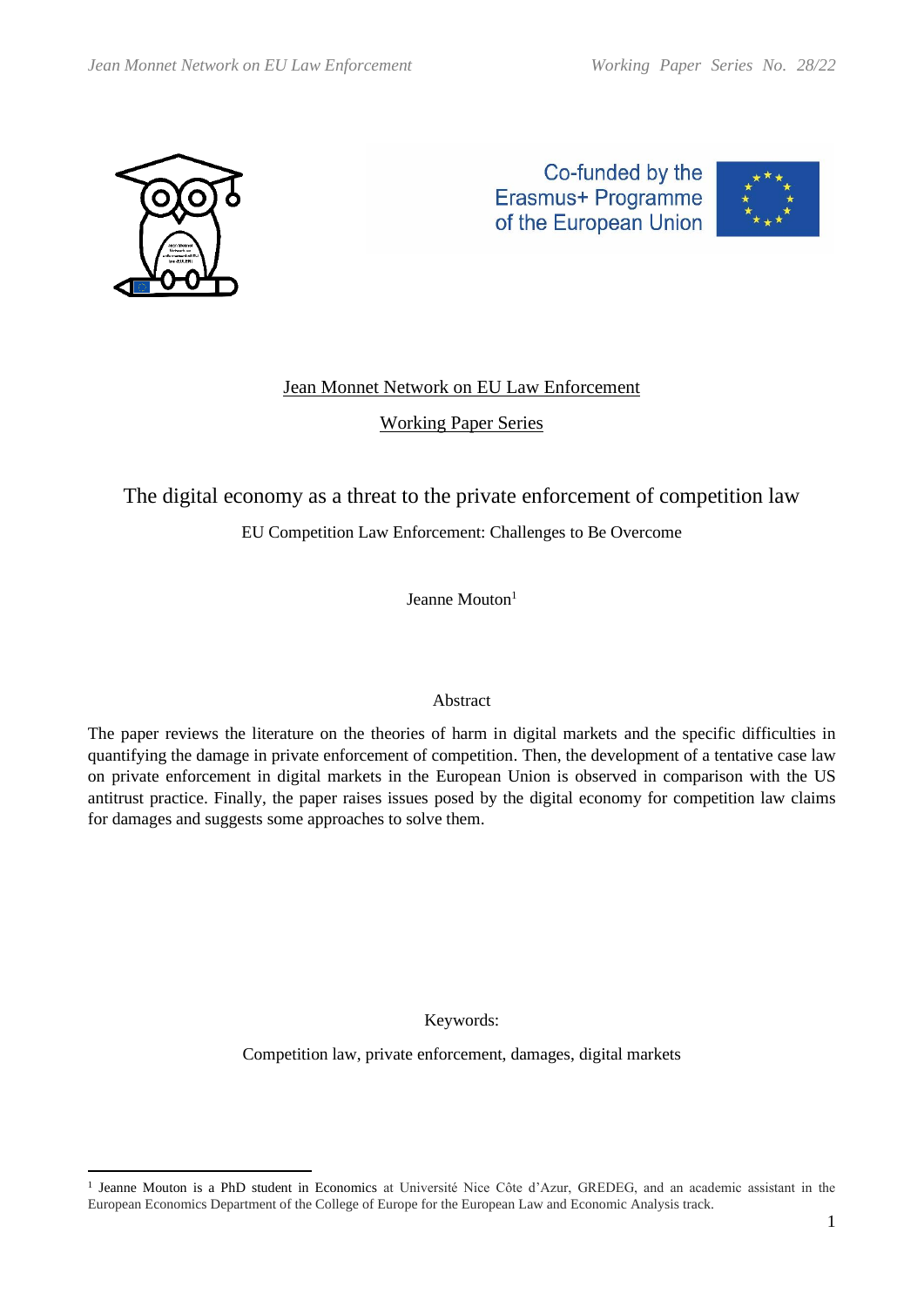#### **I. Introduction**

Competition law can be enforced by public or private enforcement with EU practice emphasising public enforcement, as opposed to the private enforcement culture of antitrust in the US. The Directive 2014/104/EU sets a framework for damages compensating breaches of Articles 101 and 102 of the TFUE. The European Commission published a working document on the implementation of the Directive in December 2020<sup>2</sup>, to draw first indications of its impact, among which an increase of the number of cases related to cartel infringements. The actions for damages are indeed more frequently observed and studied in the framework of cartel infringements<sup>3</sup>, with a under-representation of private enforcement when it comes to abuse of dominance position. Quoting the same study, which took into account 239 cases, 57% of those were following a decision from a Competition Authority and 40% a decision from the Commission. The standalone private enforcement, which are damages claims not following a decision from a Competition Authority, are poorly represented. This lack of representation of private enforcement of abuses cases might be explained by several factors and the success of the private enforcement of cartels favoured thanks to the presumption, Article 17 of the Directive, that cartel infringements cause harm.

As for any legal ground, assuming the rationality of criminals, an enforcement system is only deterrent when the risk of being sanctioned is higher than the expected utility of infringing the law (Becker, 1968). There is some literature on designing optimal enforcement systems, with both public and private enforcement, though less related to European competition law<sup>4</sup>, where the debate was the one of over versus under enforcement of competition law<sup>5</sup>. Public and private enforcement differ by their objectives, means and methods. While public enforcers aim to maximize the social welfare, appreciate globally the damage and take into account the potential effects of the infringement in computing the fine, the private enforcement's goal is to compensate for an individual damage, for the real individual effect of the infringement. If the public enforcers answer to a deterrence goal, private parties do not integrate an objective of deterrence in their choice to introduce or not a private action, they are only motivated by the compensation of their harm. It does not mean that private enforcement does not have a deterrent effect, on the contrary, however, the deterrent effect is ex-post, unless private parties purposely decide to claim for damages based on a perceived injustice.

Jullien and Sand-Zantman (2020) question whether platform competition leads to monopolization. The authors focus on the demand-driven networks effects as the most striking aspect of digital markets favouring large firms. Each platform has incentives to reach a critical mass for which they need to attract more buyers in order to be attractive for the sellers' side. There is also a more than ever growing literature on the risks of algorithmic collusion, both its legal and economic challenges and the theoretical possibility to detect these cartels with algorithmic evidence<sup>6</sup>. However, when relating to the digital economy, the characterisation and quantification of harm is not any longer "easier" for cartels (though it would be immensely interesting to face a private enforcement case of algorithmic collusion).

<sup>&</sup>lt;sup>2</sup> EU Commission, SWD (2020) 338 final, on the implementation of Directive 2014/104/EU of the European Parliament and of the Council of 26 November 2014 on certain rules governing actions for damages under national law for infringements of the competition law provisions of the Member States and of the European Union [2020]

<sup>3</sup> Jean-François Laborde, 'Cartel damages actions in Europe: How courts have assessed cartel overcharges (2019 ed.)', (2019), Concurrences

<sup>&</sup>lt;sup>4</sup> A. Mitchell. Polinsky, 'Private versus public enforcement of fines' (1980) The Journal of Legal Studies

<sup>5</sup> Emmanuel Combe, Constance Monnier, 'Fines against hard core cartels in Europe: The Myth of Overenforcement', Antitrust Bulletin, (2011). Marie Laure Allain, Marcel Boyer, Rachidi Kotchoni, Jean-Pierre Ponssard, 'The determination of optimal fines in cartel cases The Myth of underterrence', (2011)

<sup>6</sup> Ariel Ezrachi, Maurice E. Stucke. 'Artificial intelligence & collusion: When computers inhibit competition' (2017) *U. Ill. L. Rev.*; Ulrich Schwalbe, 'Algorithms, machine learning, and collusion' Journal of Competition Law & Economics, (2018); Axel Gautier, Ashwin Ittoo, Pieter Van Cleynenbreugel, 'AI algorithms, price discrimination and collusion: a technological, economic and legal perspective' (2020) European Journal of Law and Economics; Nathalie de Marcellis-Warin, Frédéric Marty, and Thierry Warin, 'Vers un virage algorithmique de la lutte anticartels?' (2022)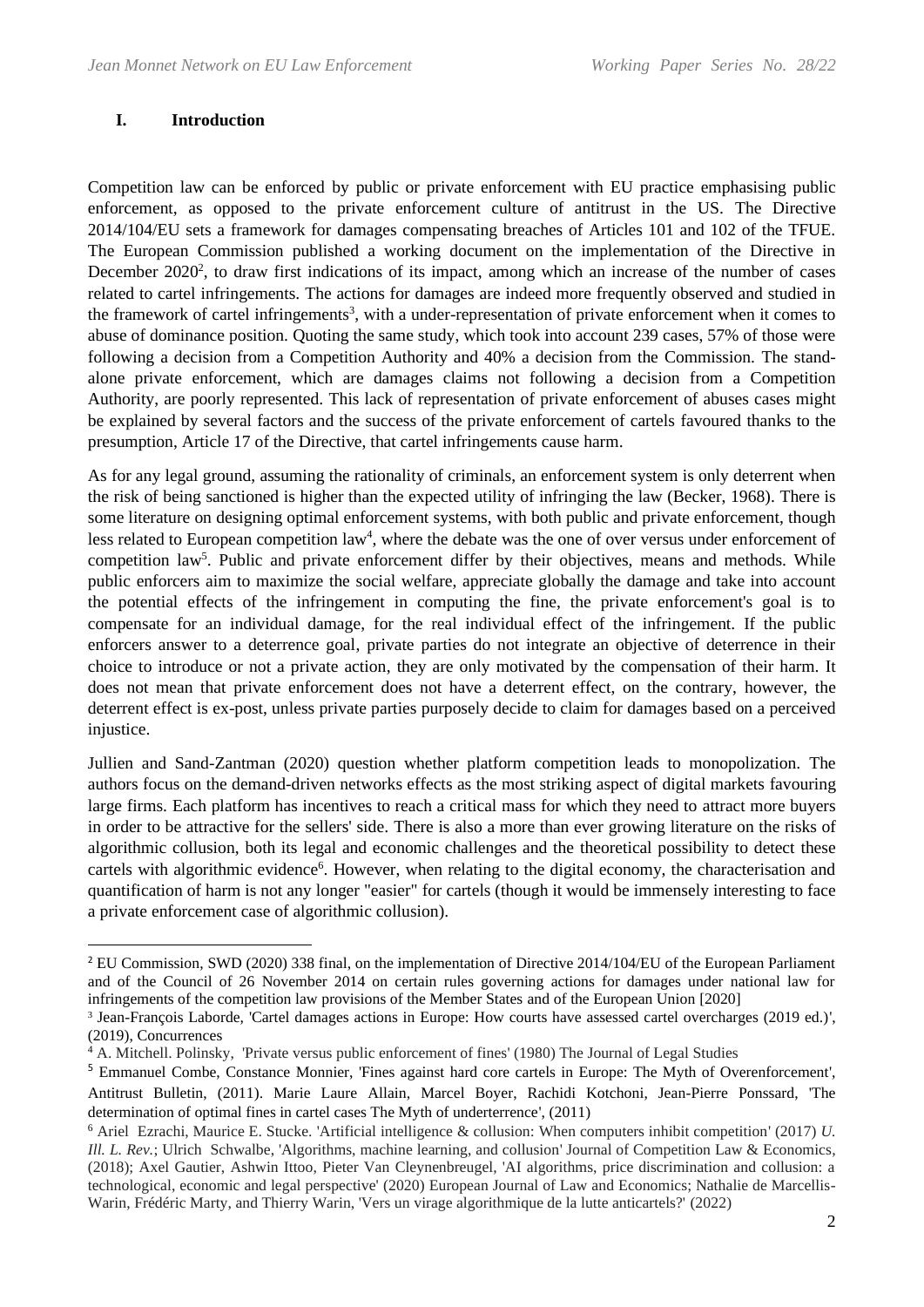The theories of harm are as varied as the business models of the online platforms and their severity differ and depend on the place of the private parties inside the ecosystem of the platform. Moreover, when considering all the users and trading partners of digital markets, one can expect very spread damages. Taking the example of "attention brokers" (Prat and Valletti, 2019), where an online platform would be defined by the ability to obtain information about the individual preferences of their users and to target the advertisements displayed on their platform, this business model may lead to abuse of exploitation with an excessive data collection on the consumers' side. We could also think of loss of quality, loss of chance, loss of innovation, self-preferencing, as examples of theories of harm in digital markets.

We are then faced with the challenge of compensating hardly imputable spread damages, causing harm to various types of private parties under different theories of harm, the quantification of which may require thinking outside our current legal toolbox.

If the public enforcement authorities famously sanctioned online platforms for their abuses, it seems to be very few follow-on damages cases, which may be surprising since the private parties would have benefited from the establishment of the infringement<sup>7</sup>.

Having in mind that damages actions are still under-represented related to abuse of dominance cases, this paper aims to reflect on whether the digital economy adds extra challenges, or a threat, to competition law private enforcement. First, the paper opens on a theoretical section reviewing theories of harm in digital markets. Secondly, the private enforcement case law in digital markets is discussed. Finally, the paper lists (non-exhaustive) issues raised by the digital economy for competition law private enforcement and considers some proposals to tackle these challenges.

## **II. Theories of harm in digital markets**

The definition of digital markets has been approached by the academic literature, Competition Authorities and institutions with a list of common characteristics. As an example, the Crémer report<sup>8</sup> identifies some key characteristics of the digital economy, among which, networks externalities, extreme return to scale and the role of data. These characteristics favour market concentration to the benefit of a handful players, so increasing risks of abuses of dominance.

The digitalisation of the economy makes it impossible to reach a one-definition-fits-all. On the contrary, it seems that the understanding of the digital markets is only possible with the recognition of the heterogeneity of the players.

For this reason, Caffarra (2020) proposes to "follow the money", meaning starting from the business models of the platforms or the aggregators to map the competitive issues. This idea of framing the business models in the digital economy was researched by Brousseau and Pénard in 2007. The authors define a digital business model by a combination of three roles played by platforms, which can be either a pure market intermediary, a pure assembler, a pure knowledge manager or combine two or three of these identified roles. Bock and Wiener, in 2017, conducted a review of the digital business models literature, with a sample of 56 studies from 25 journals and four conference proceedings, with the aim to draw a taxonomy of digital business models. From their research the authors identified five key dimensions: digital offering, digital experience, digital platforms, data analytics and digital pricing. Caffarra (2020) focuses on the monetisation strategies in digital markets to draw the incentives of these platforms. She relies on the distinction from between platforms and aggregators and lists what incentives play for advertising-funded models and platform

 $<sup>7</sup>$  As opposed to stand-alone actions, which also raises the question of the optimal sequentiality, are follow-on actions</sup> more efficient than stand-alone actions?

<sup>8</sup> Jacques Crémer, Yves-Alexandre de Montjoye, Heike Schweitzer, Competition Policy for the digital era, EU Commission (2019)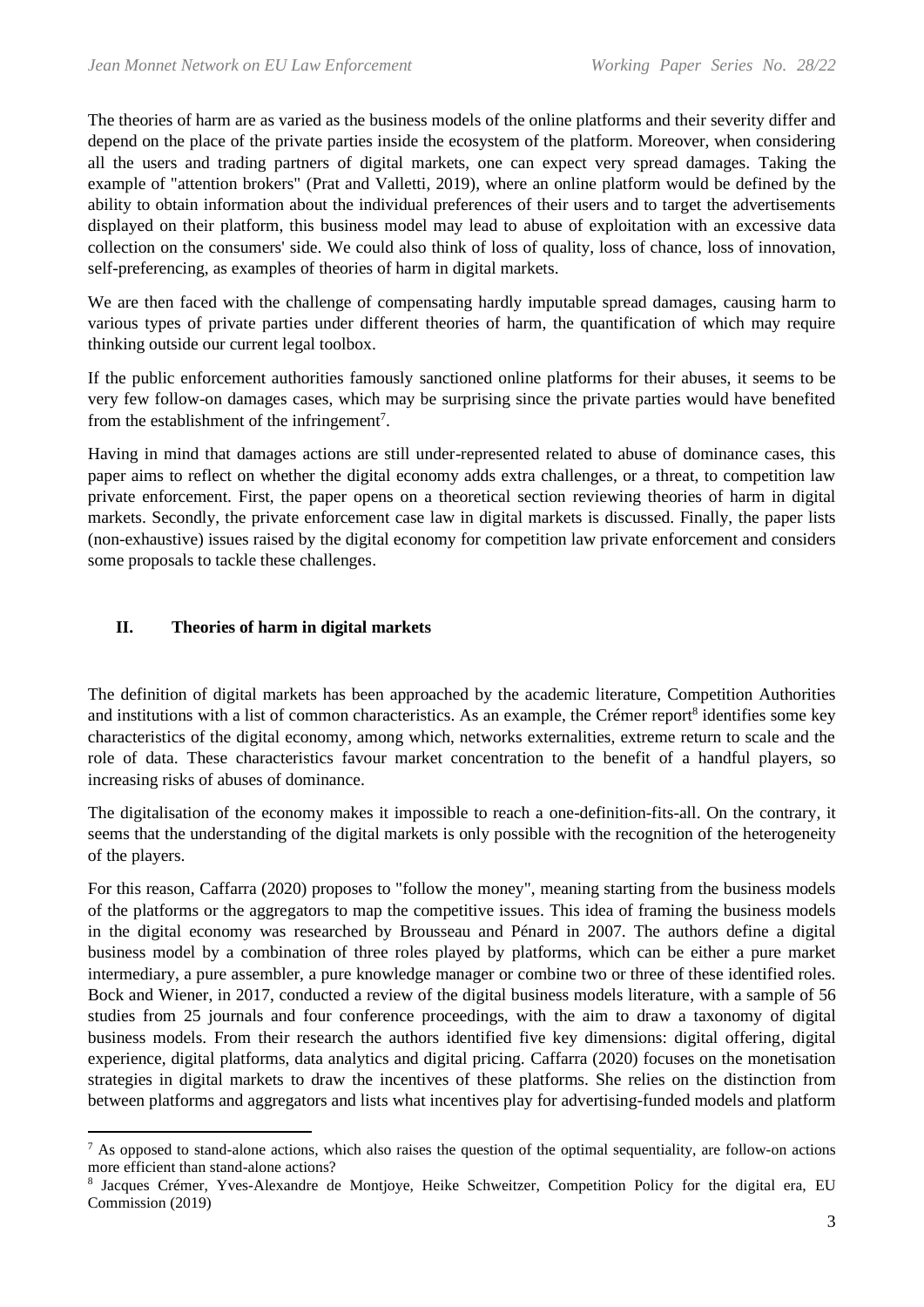models. The author then argues that all the competitive issues raised can be tackled with available theories of harm, such as foreclosure, exploitation, misinformation and self-preferencing.

A background note from the OECD reviews the type of abuses of dominance in the digital market<sup>9</sup>, from the observed conduct to the matching theory of harm. This report linked "traditional" theories of harms to seven specific anticompetitive conduct or market outcome observed in digital markets, among which, for example, a dominant, vertically integrated charging downstream rivals higher prices or offering less advantageous terms or quality can be analysed under the margin squeeze theory of harm. In the end, the report rely on several very known theories of harm in competition case law: refusal to deal, exclusive dealing, loyalty rebate, bundling or tying, predatory pricing. To this list we could add the difficult case where the competitor or complementor is eliminated even before entering the market (which would be analysed as a loss of chance for quantification purposes).

Specifically to exploitative abuses, for which fewer case law have been observed, Botta and Wiedmann (2019) analyse in depth three categories of exploitative abuses by dominant platforms having the potential to directly harm consumers: excessing pricing taking the form of an excessive data collection, discriminatory pricing facilitated via algorithms and unfair trading conditions where data protection terms and privacy policies could be unfair from a competition law point of view. Additionally, Bougette, Budzinski and Marty (2022) propose to address the self-preferencing theory of harm as an exploitative abuse where marketplace providers have the ability to engage in self-preferencing strategies and where they experience incentives to profitably employ self-preferencing.

However, if anticompetitive behaviours in digital markets can be approached with traditional theories of harm, there is one significant difference between public and private enforcement once the infringement is established: damages action aim to compensate for an individual harm that must be quantified, which can be particularly difficult in digital markets.

The practical guide on the quantification of harm in damages action published in 2013 by the EU Commission<sup>10</sup> distinguishes between two broad categories of harmful effects following infringements to Article 101 or 102: increase in the price paid by customers of the infringing undertakings (an overcharge) and exclusion from the market or reduction of the market shares. The guide does not aim to exhaustively cover all possible theories of harm and their quantification, but rather to offer some guidance on the two categories raised above. Nonetheless, the guide confirm the flexibility of the Directive 2014/104/EU to various theories of harm, confirming that infringements to Article 101 and 102 may result in "further harmful effects, for example adverse impacts on product quality and innovation".

The private enforcement of competition in digital markets also raises broader issues. Looking at the transatlantic literature, Newman (2016) stresses the increase complexity of proofs for customers seeking damages for attentional or informational overcharges. While reviewing several approaches to damages valuation in zero-priced markets, only the stated preferences approach (and its limits) seems transposable in the EU practice. The author, quoted by the OECD on a background note on quality considerations in digital zero-price markets<sup>11</sup>, insists on the importance of public enforcement in these markets to deter anticompetitive conduct because of the difficulties in proving damages in cases involving zero-rpcied products.

To add to these hurdles, an infringement to competition law in a digital market has the potential to impact an entire eco-system, from business partners, complementors, clients and consumers. Hence, the economic players on the market face the risk of a widespread damage, than can be diffuse, but also future and hardly attributable and compensated. Future if no proper remedies can alter the behaviour from the digital entity, hardly attributable if the technology is advanced or involve many intermediaries and hardly compensated in

<sup>9</sup> OECD, 'Abuse of dominance in digital markets' (2020)

<sup>&</sup>lt;sup>10</sup> EU Commission, SWD(2013) 205, Practical guide quantifying harm in actions for damages based on breaches of article 101 and 102 of the Treaty of the functioning of the European Union [2013]

<sup>&</sup>lt;sup>11</sup> OECD, 'Quality considerations in the zero-price economy' (2018)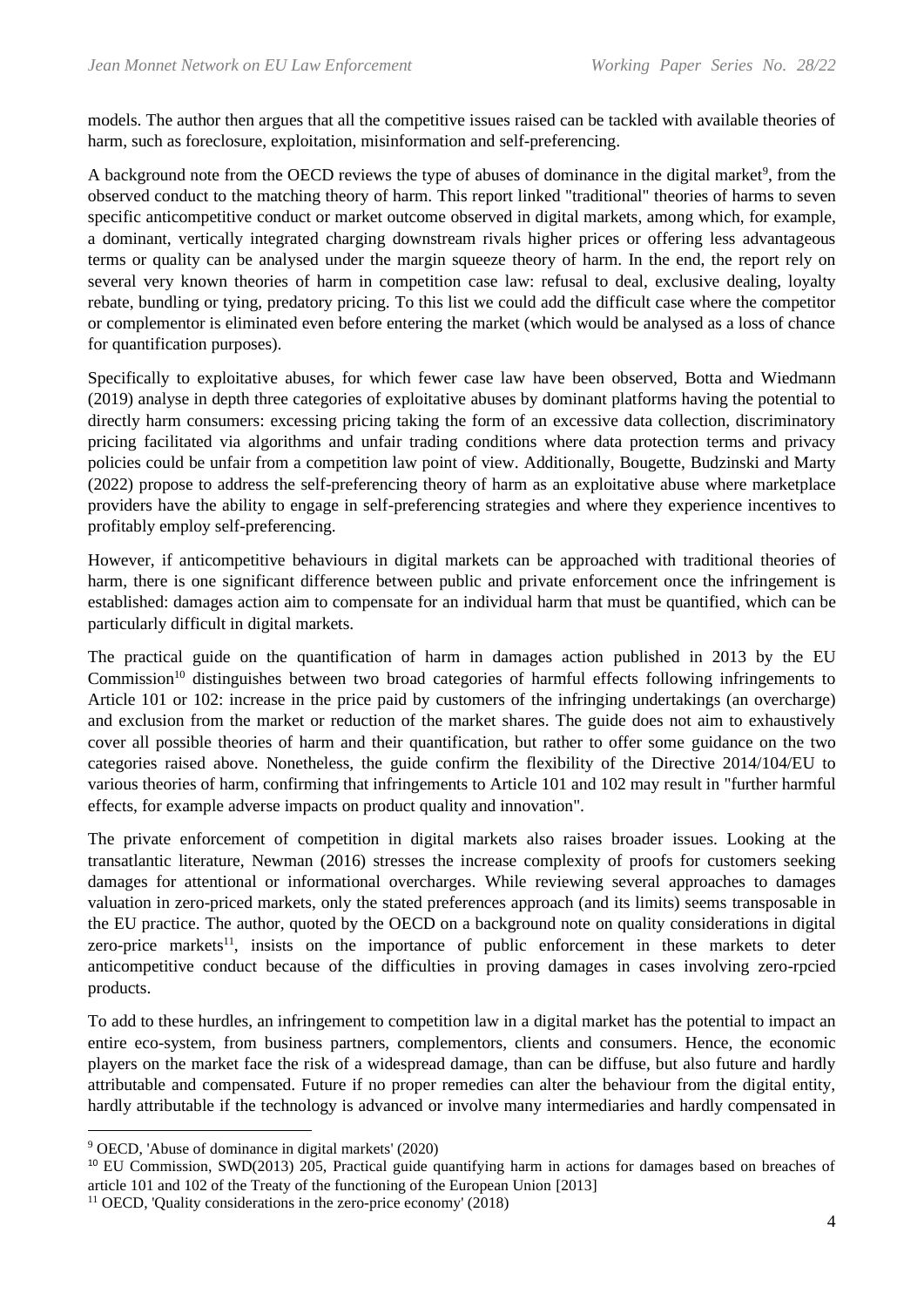the event of non-monetary damage. Furthermore, one could question the role of private enforcement in digital markets if a player was to be excluded from the market and compensated for this exclusion, are the damages replacing the private parties in the situation that would have prevailed before the infringement or are damages playing a role of distributive justice only? Finally, a two-fold difficulty adds up. Consumers are unaware of the  $12$ . On the contrary, business partners, complementors, may have the signal of the infringement on the market but are exposed to a retaliation risk taking the form of the exclusion from the eco-system on a very concentrated market<sup>13</sup>. To sum up, the business partners have the ability to detect damage, while the consumers have not, but business partners have no incentives to bring a claim for damages.

### **III. The private enforcement competition case law in digital markets**

Private parties can introduce a private enforcement action following an infringement to Article 101 or 102, with the aim to be fully compensated for the damage suffered. The full compensation shall replace private parties in the situation that would have prevailed should the infringement have not occurred. An action for damages can either be stand-alone or follow-one, meaning in the last case that the action would follow a sanction of the infringement through public enforcement. Follow-on actions are then reputed more attractive for private parties since the infringement has already been established.

Public enforcers, in particularly the EU Commission, made of the digital market one of their key enforcement priorities, leading to numerous heavy sanctions. In some of these cases, formal complaints were introduced by competitors, raising the expectation of follow-on private enforcement. Then, one must ask how could we explain that there was not a "boom" of private enforcement actions in the digital markets. Is it a hint that there is no incentives for private parties to introduce an action for damages or should we blame it on unobserved data?

The US Antitrust practice, more litigation based, tackled damages action in the digital sector. In May 2019, the US Supreme Court, in the Apple vs. Pepper case, ruled that iPhone's users could introduce overcharges claims as direct buyers and have standing to introduce an action against the platform distributing their phones. The ruling clarified the *Illinois Brick* rule as regard to litigation in the digital markets. In this particular case, iPhone's users contested the monopolization from Apple of the after-market of iPhone's software applications allowing the dominant platform to charge a 30% fee to independent developers eventually causing higher prices to the consumers purchasing these apps. The Amicus Curiae by Alden F. Abbott provides guidance on the application of the Illinois Brick rule by stating that Apple "acts as an agent for the developers, completing sales on the developers' behalf at prices the developers set", Apple has then contractual relationships with both the developers and the consumers $14$ . The key point of the Illinois Brick rule is that "Section 4 cases should not conduct what this Court deemed to be unacceptably complicated inquiries about how to "apportion the recovery" among the various parties in the chain of distribution", and the Apple vs. Pepper case makes clear that final consumers can seek damages whenever they are in contract with the dominant platforms in digital markets.

Google and Facebook are also facing private enforcement actions for anticompetitive practices in the US. In 2020, private publishers filed antitrust lawsuits against Google after experiencing decreases in their revenues. The publishers accused Google to make it impossible for them to set business deals with smaller advertisers competing with Google because of its position allowing the platform of representing buyers, sellers and

<sup>&</sup>lt;sup>12</sup> Pinar Akman, 'A Web of Paradoxes: Empirical Evidence on Online Platform Users and Implications for Competition and Regulation in Digital Markets' (2022) Law and Business Review; Alessandro Acquisti, 'The economics of personal data and the economics of privacy' (2010) OECD Working paper on the information economy

<sup>&</sup>lt;sup>13</sup> Hence, no private enforcement actions but public enforcement launched following formal complaints by complementors and competitors (AT. 39740 Google Shopping, AT.40437 App Store)

<sup>&</sup>lt;sup>14</sup> Brief for the United States as Amicus Curia, Apple Inc. v Pepper, Alden F. Abbott, n°17-204, [2018]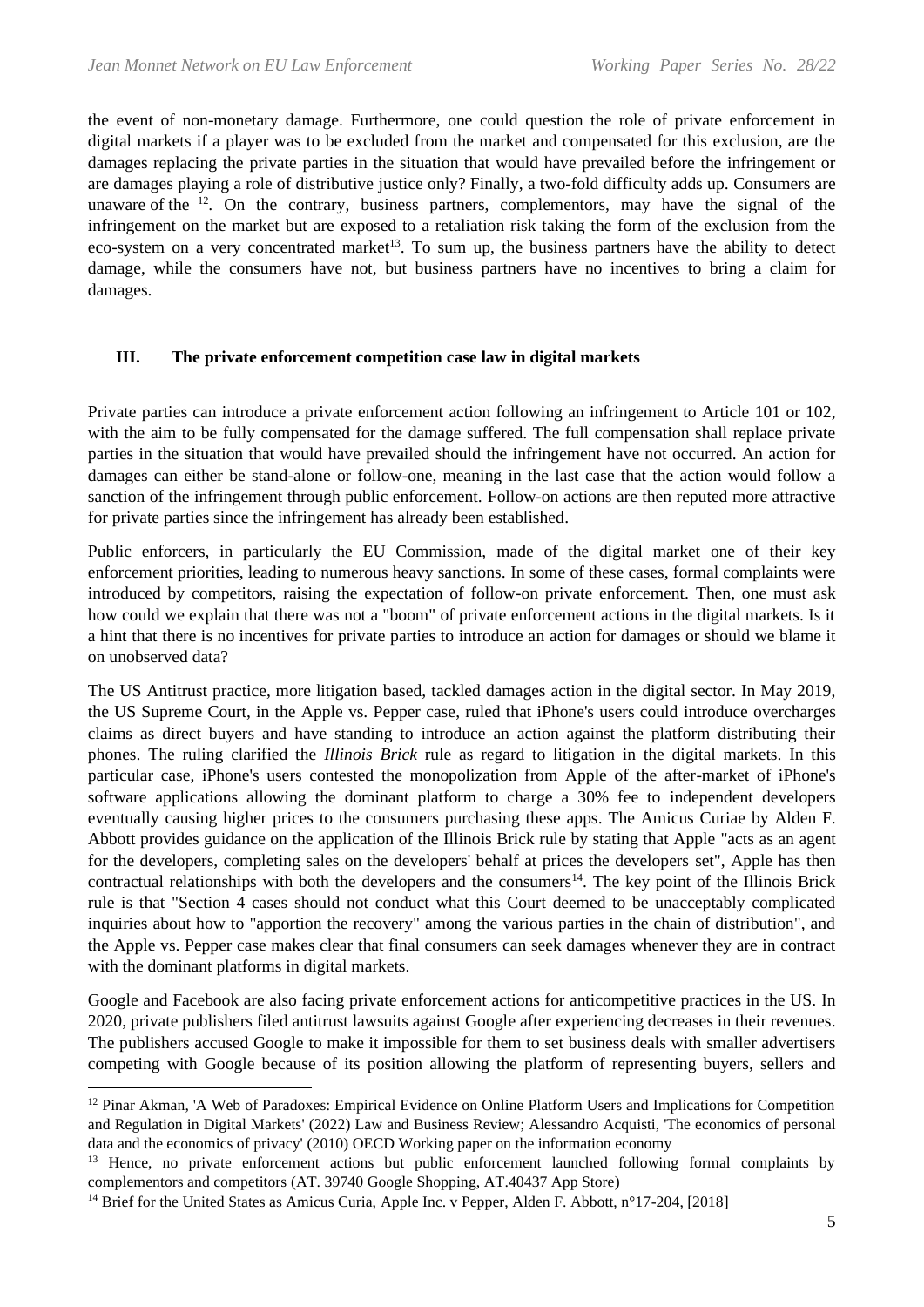controlling the exchange, by setting the auction and pricing rules. These antitrust allegations are also followed by complaints from state attorney general and the Justice Department. The proceedings are still ongoing with a trial date for fall 2023. On another GAFAM's side, a class action was introduced against Facebook in December 2020, following antitrust lawsuits brought by the FTC and 48 attorneys general. The class action seeks treble damages to compensate for Facebook's abuse of dominant position, which allegedly allowed the company to implement dark patterns causing both the "consumers to pay a higher price than they would freely choose" and allowing Facebook to "sell its adds at higher prices than they would otherwise garner".

With a slight delay, and in spite of soon entry in force of the DSA and DMA confirming a public enforcement practice (since both Regulations did not included specific provisions encouraging actions for damages), the European Union may catch up on private enforcement in digital markets.

The price parity clauses, which restrict sellers's ability to set prices, in the market of online booking, led to several competition law public enforcement sanctions. Specifically to Booking.com, Competition Authorities of France<sup>15</sup>, Sweden<sup>16</sup>, Germany<sup>17</sup>, Russia<sup>18</sup>, Hong-Kong<sup>19</sup>, Czech Republic<sup>20</sup>, to name of few, introduced public proceedings against the platform's price parity clauses. In Germany, following a global debate on the anticompetitive issue, about 2 000 hotels would have launched damages action against the platform's use of wide price parity clauses<sup>21</sup>. Furthermore, the EU Court of Justice, in the context a preliminary ruling, brought clarification on actions for damages following the anticompetitive behaviours from the online booking platform. Following a request from the German Federal Court of Justice, the EU Court of Justice clarified the jurisdiction rules related to action for damages<sup>22</sup>. To measure the impact of this ruling, we could quote the Hungarian Competition Authority, which entitled his press release following the preliminary ruling: "Amazon, Facebook, Google, Apple, Booking.com – domestic undertakings can also sue foreign 'giants' in Hungarian courts<sup>"23</sup>. The clarification of procedural rules relatively to competition action for damages definitely acts in favour of the private parties.

Recently, Google has been the target of damages actions following the Google Shopping case<sup>24</sup>. In Italy, 7 Pixel, active in the Italian market for e-merchant product comparison services, introduced a request to the Court of Milan for a "preventive technical expertise", which is an alternative of action to damages, as an amicable method of settling disputes. 7 Pixel claims between 811 and 906 million euros of damages for the harm suffered. The request has been rejected by the Court in January 2021, opposed by the argument from

<sup>&</sup>lt;sup>15</sup> European Competition Network Brief, 'The French Competition Authority accepts the commitments made by an online travel agency (Booking.com)*'* (2019) e-Competitions

<sup>&</sup>lt;sup>16</sup> Viktor Wahlqvist, 'The Swedish Competition Authority approves the voluntary commitments of an online hotel booking company subject to a *fine* (Booking.com)' (2015) e-Competitions

<sup>&</sup>lt;sup>17</sup> Andrzej Kmiecik, Laura Lehoczky-Deckers, 'The German Federal Court of Justice finds narrow price parity clauses anticompetitive (Booking.com)*'* (2021) e-Competitions

<sup>&</sup>lt;sup>18</sup> Russian Competition Authority, 'The Russian Competition Authority imposes a fine on an online travel agency for abuse of its dominant position (Booking.com)' (2021) e-Competitions August

<sup>&</sup>lt;sup>19</sup> Hong Kong Competition Commission, 'The Hong Kong Competition Authority accepts voluntary commitments by three major online travel agents (Booking.com / Expedia / Trip.com)*'* 52020-e-Competitions May

<sup>&</sup>lt;sup>20</sup> Barbora Cejkova Vickers, Vojtech Chloupek, 'The Czech Competition Authority rejects the appeal brought by an online travel agency company and confirms the fine imposed for entering into prohibited vertical agreements (Booking.com)' (2019) e-Competitions

<sup>&</sup>lt;sup>21</sup> Klara Janiec, Sebastian Plötz, Sinziana Lanc, 'Germany's Federal Court of Justice on price parity clauses: rechtswidrig!', (Linking Competition Blog, 8 June 2021) < [Germany's Federal Court of Justice on price parity clauses:](https://www.linklaters.com/fr-be/insights/blogs/linkingcompetition/2021/june/germanys-federal-court-of-justice-on-price-parity-clauses-rechtswidrig)  [rechtswidrig! | LinkingCompetition](https://www.linklaters.com/fr-be/insights/blogs/linkingcompetition/2021/june/germanys-federal-court-of-justice-on-price-parity-clauses-rechtswidrig) | Blog | Insights | Linklaters> accessed 8 May 2022

<sup>&</sup>lt;sup>22</sup> Hannah Lesley, 'The EU Court of Justice clarifies the application of the special jurisdiction rules in the Brussels recast regulation regarding an action based on an abuse of dominant position (Wikingerhof / Booking.com)*'* (2020) e-Competitions November

<sup>&</sup>lt;sup>23</sup> Hungarian Competition Authority, Press release, 'Amazon, Facebook, Google, Booking.com – domestic understakings can also sue foreign 'giants' in Hungarian courts', (2020)

<sup>&</sup>lt;sup>24</sup> Google Search (Shopping), (Case COMP/AT.39740) Commission Decision of 27 June 2017; Case T-612/17 Google and Alphabet v Commission (Google Shopping), ECLI:EU:T:2021:763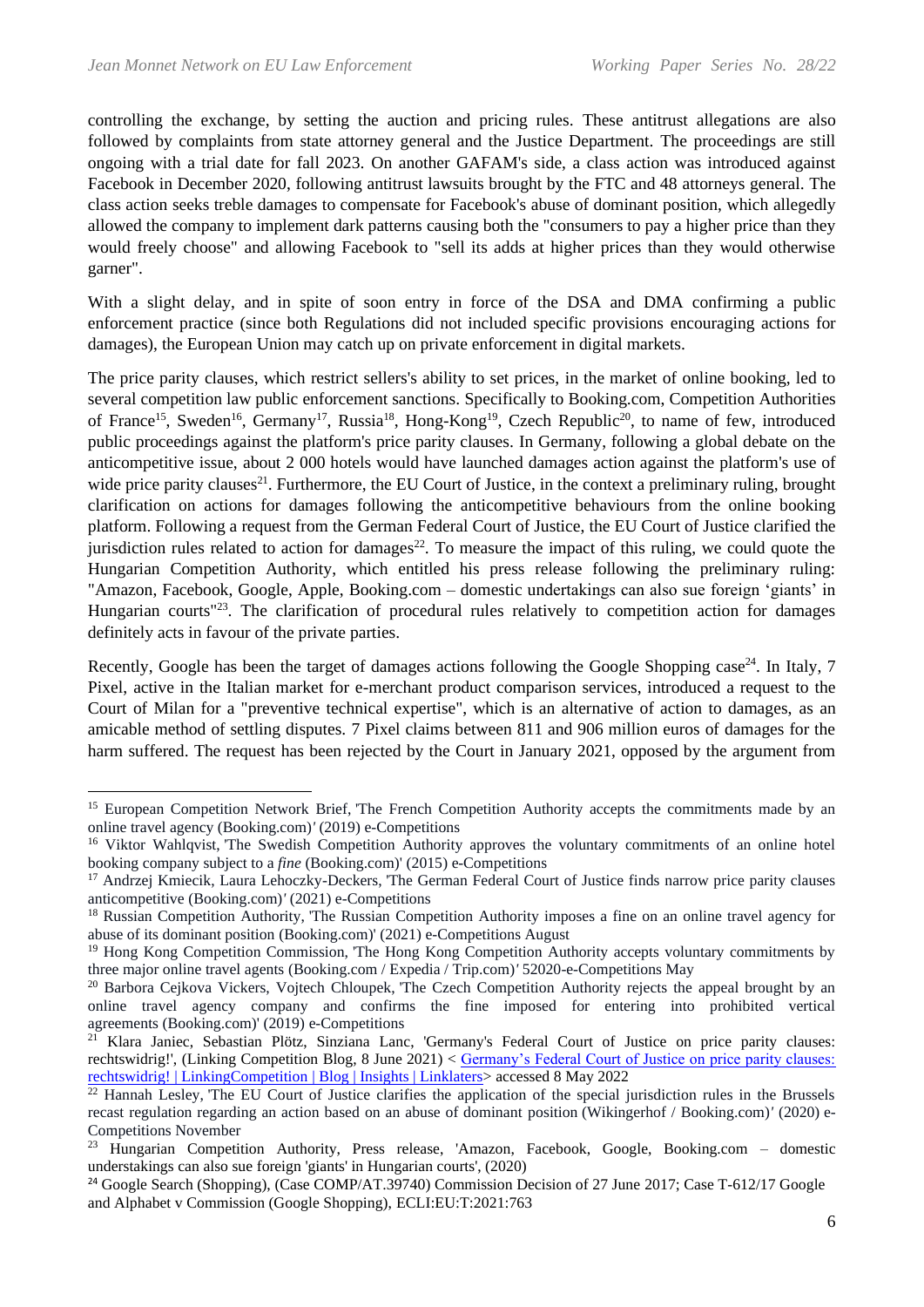Google that the decision from the Commission was not final<sup>25</sup>. To monitor. Even more recently, as a followon action on the same case, Price Runner, a price comparison service, introduced a private enforcement case against Google for 2.1 billion euros at the Patent and Market Court in Stockholm<sup>26</sup>. Price Runner published a price release which counted two strong statements, first "since the violation is still ongoing the amount of damages increases every day", and secondly, "Price Runner [...] is expecting the process to take several years".

Competitors and sellers in the digital markets are closely followed by consumers in these new developments. The Portuguese consumer group "Ius Omnibus" announced on the 22 of March 2022 that they have submitted two actions for consumers' compensation to the Portuguese Competition, Regulation and Supervision Authority. First, they claim that Portuguese consumers suffered from a passed-on 30% fee anticompetitively set by Apple to app developers<sup>27</sup> (sounds familiar?), and from a passed-on 30% commission anticompetitively set by Google entering into contracts with Android equipment manufacturers and app developers $^{28}$ .

In the UK Dr. Liza Lovdhal Gormsen made the headline when she announced the launch of an opt-out class action in January 2022 against Meta to the Competition Appeal Tribunal for a minimum of 2.2 million pounds<sup>29</sup>. The class action is brought to compensate for Meta's exploitative abuse of imposing unfair trading practices and unfair prices to consumer. The Competition Appeal Tribunal, by an order dated from the 15 March 2022, allowed the class representative to serve Meta<sup>30</sup>. The stand-alone claim for damages may go forward.

In France, two additional damages cases targeted practices from Google. In Google/Oxone, a telephone services company alleged that Google illegally suspended its Ads account. Interestingly this case is considered being a stand-alone action, in which the claimant obtained 1.2 million euros of damages from Google<sup>31</sup>. The platform announced that they will appeal the decision. In Google/Leguide, the Paris Court of Appeal was seized on the question of jurisdiction in a follow-on damages claim related to the Google Shopping case. The Court confirmed the French jurisdiction over the damages suffered by the price comparison engine editor $32$ .

Finally, we should not forget the unobserved data: how many private settlements instead of litigation? How many undertakings evicted from the market for which a monetary compensation would not allow them to "re-enter" the market? How many consumers unaware that they are exploited on their use of platforms? How many undertakings dependent of an eco-system, in a concentrated market, expect retaliation should they come forward with a competition law claim?

<sup>&</sup>lt;sup>25</sup> Silvia Pietrini, 'Italy: The Court of Milan rejects request for technical expertise to end competition dispute through conciliation *(*7 Pixel / Google)' (2021) Concurrences

<sup>&</sup>lt;sup>26</sup> Price Runner, Press release, (07 February 2022) 'PriceRunner sues Google for 2.1 billion', < PriceRunner sues [Google for 2.1 billion euros>](https://newsroom.pricerunner.com/posts/pressreleases/pricerunner-sues-google-for-21-billion-euros), accessed 08 May 2022

<sup>&</sup>lt;sup>27</sup> Press release, Ius Omnibus, ' Popular action for the compensation of consumers following Apple's anticompetitive practices' (2022)

 $28$  Press release, Ius Omnibus, ' Popular action for the compensation of consumers following Google's anticompetitive practices ' (2022)

 $29$  BBC News, 'Meta faces billion-pound class-action case' (2022)

<sup>30</sup> Competition Appeal Tribunal, Dr Liza Lovdahl Gormsen v Meta Platforms, Inc. and Others, Case No: 1433/7/7/22, [2022]

<sup>&</sup>lt;sup>31</sup> Michaël Cousin, 'The Paris Commercial Court imposes a  $61.2$  million fine on a Big Tech company for abuse of dominant position against a telephone directory services company (Oxone Technologies / Google)'*,* e-Competitions, Art. N° 99689 (2021)

<sup>&</sup>lt;sup>32</sup> Rafael P. Amaro, Malik Idri, Bastien Thomas, 'Private Enforcement of Antitrust Law in France' (Apr. 2021 - Nov. 2021) (2022) Concurrences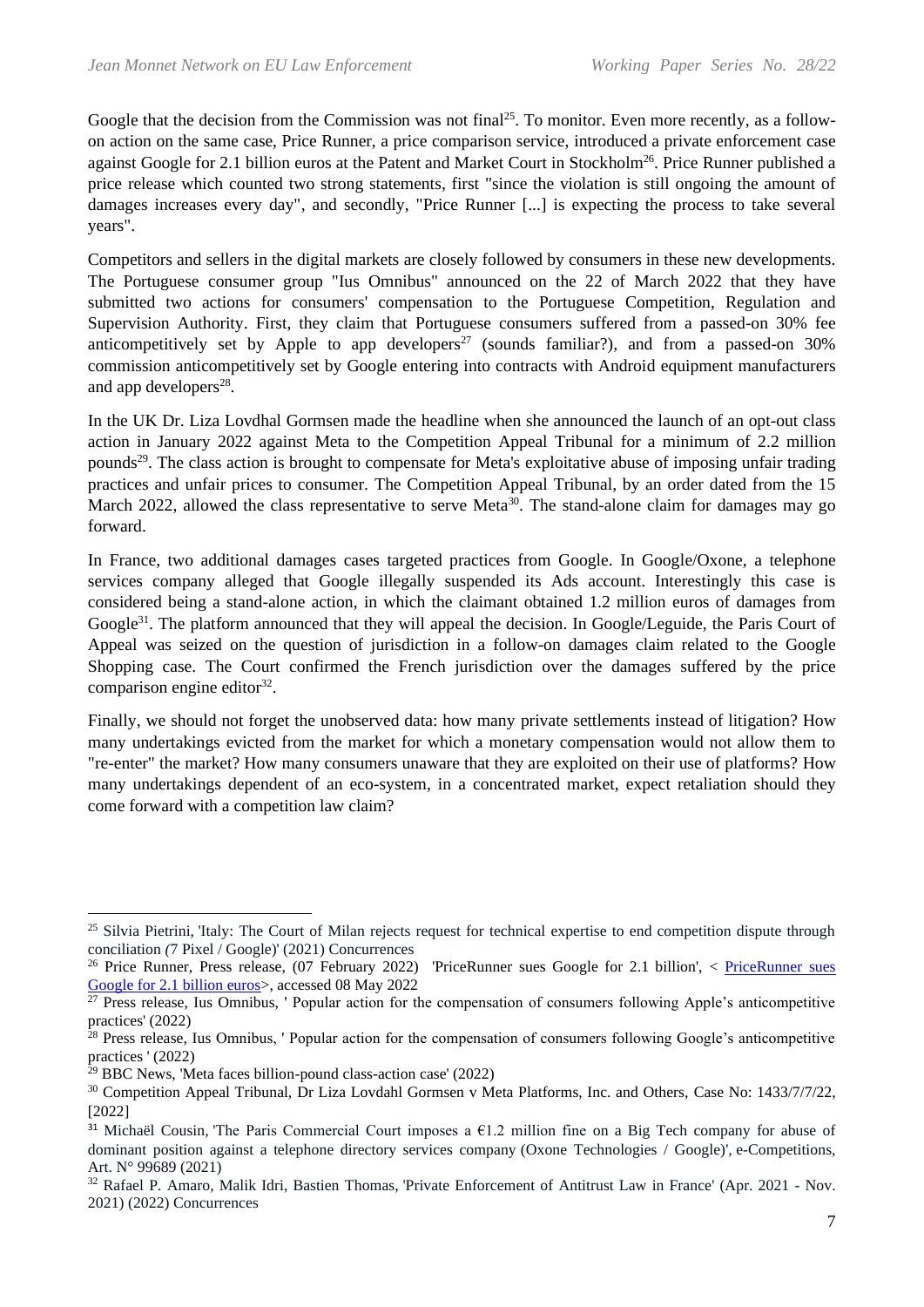#### **IV. Identification of the issues and proposals**

This section aims to raise both some issues that are specifically impeding private enforcement in digital markets, but also some well-known lacks of the Directive that are particularly problematic when facing anticompetitive conducts in digital markets. Moreover, some issues raised in this section could be depicted as transversal issues when it comes to regulating digital markets, among them, online architecture and the exploitation of the cognitive biases of the users as well as the multiplication of the legal instruments applicable to digital markets.

As a reminder, the two main specificities of private enforcement is that private parties introduce damages action only if they are incentivized to do so and they claim for the full compensation of the harm suffered following an anticompetitive conduct on the market. Then, could the characteristics of digital economy be a threat to the private enforcement of competition?

Follow-on damages action should be more attractive for private parties, with the infringement being established. Indeed, Article 9 of the Directive 2014/104/EU "Member States shall ensure that an infringement of competition law found by a final decision of a national competition authority or by a review court is deemed to be irrefutably established for the purposes of an action for damages brought before their national courts under Article 101 or 102 TFEU or under national competition law". However, even in the event of the infringement established, the harm still need to be quantified, and only victims from cartels infringements benefit from a presumption of harm (Article 17). The preamble of the Directive states that is is "appropriate" to limit this presumption to cartels, "given their secret nature, which increases the information asymmetry and makes it more difficult for claimants to obtain the evidence necessary to prove the harm". Should the appropriateness of the limitation of the presumption be challenged now? The information asymmetry is also present when consumers are unaware of the business model of the platform they are using and may be unaware of the harm caused when their cognitive biases are being exploited. Regarding the collection of evidence necessary to prove the harm, the length of the public enforcement cases in digital markets speak for itself. Several options could be explored to facilitate the characterization and quantification of harm among which a presumption of harm following abuses of dominance in digital market, should the same approach of facilitating actions for damages for potentially the most harmful infringements. However, recognizing the large variety of harm possible in digital market (loss of quality, loss of choice, decrease of innovation), the presumption should only be stay a "presumption of harm" to avoid a too narrow concept. Finally, it could be interesting to update the 2013 guidance document from the EU Commission on the quantification of harm with the aim to answer the following question: how to build a counterfactual in fast innovative digital markets? Updating the guidance document would be a call answering the growing need of experts from different backgrounds, not only economists in microeconomics and industrial organisation, but also comportemental economist and data scientists, when it comes to private enforcement in digital markets.

Potentially solving both the quantification and compensation issue, Benjamin Lehaire suggested a lump-sum award of competition damages<sup>33</sup>. His reasoning comes from the observation of Québec civil law. The author suggests to sharpen the concept of competition damages by distinguishing a competitive consumer harm and competitive business harm. Competitive consumer harm would be "the harm suffered by the purchaser of a good and the user of a massively available service which has been the object of an anti-competitive practice", by encompassing a multitude of victims this latter has a collective character. The competitive business loss would be the consequence of "operations of any kind related to the exercise of an industrial, commercial or financial activity in connection with anti-competitive practices". The advantage of this distinction would be to open up a lump-sum award for consumer competition damage, which would both circumvent the obstacle of small amounts of often diffuse harm, but it would also alleviate the evidentiary difficulties that a

 $33$  Benjamin Lehaire, 'Réparer le préjudice concurrentiel : pour une évaluation forfaitaire du préjudice concurrentiel de « consommation »' (2018) n°78 Revue Lamy de la concurrence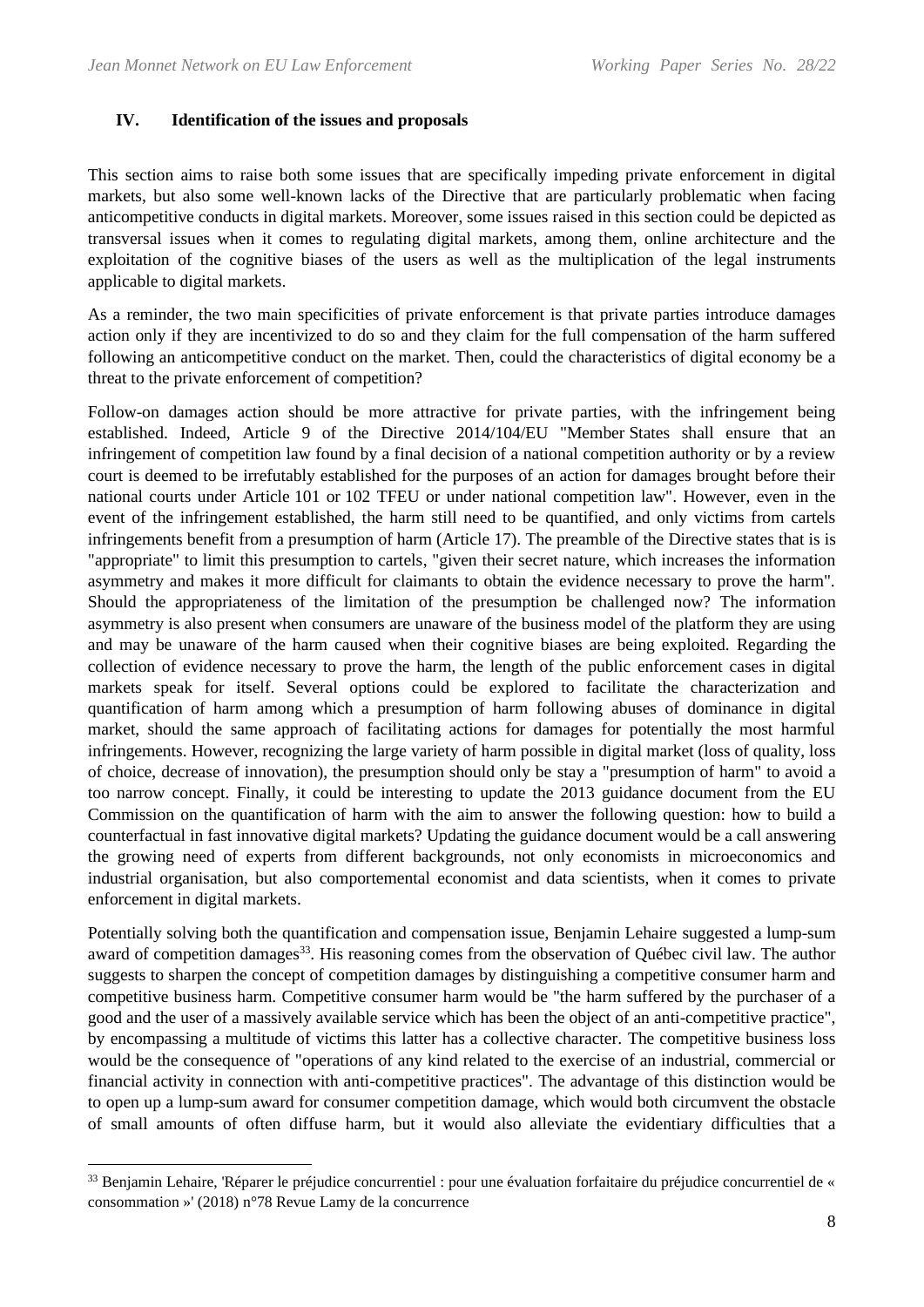consumer must overcome. The lump-sum award would also increases the consumers to seek redress. In such a procedure, the procedure the judge would still have a role to play, since lump-sum assessment implies an overall assessment at the discretion of the judges, based on evidence. The author draws a parallel between his proposal and the nominal damages awarded in Quebec law for victims of anti-competitive actions. The latter is a lump sum award made when the assessment of the harm is so complex that it is "almost impossible to attach an exact figure" to "roughly cover the harm". The lump-sum assessment, as proposed by Benjamin Lehaire (2018), inspired by solutions adopted in the context of unfair competition litigation in France and Quebec civil law, would make it possible to replace an economic assessment of the competitive loss with a legal assessment for the competitive loss of "consumption". If the author does not specifically suggest the application of his proposition to digital markets, it would certainly compensate for some issues previously identified.

However, is the monetary compensation of anticompetitive conduct relevant in digital markets? In a paper questioning the expectations of claims for damages following the General Court decision in the Google Shopping case, we argued with Reed  $(2022)^{34}$  that in fast-moving markets, innovative with a handful numbers, if competitors or sellers exited the market, the monetary compensation would not replace them in the situation that would have prevailed should the infringement had not occurred. In this situation, the solution of remedies should be considered, with their potential to achieve structural change on the markets.

Additionally, some well known lacks of the Directive are also particularly impeding an effective private enforcement in digital markets. Among which: the lack of an harmonized class action for competition damages in the EU to improve the individual incentives and the lack of a time frame for the judges if there is a risk to see a competitor being excluded from the market. Again here, the DMA has introduce reasonable delays, but no damages action are specified in the last version of the text.

Finally, this section categorizes transversal issues when it comes to regulating digital markets: the online architecture and the exploitation of the cognitive biases of the users as well as the multiplication of the legal instruments to regulate online platforms. These two points are not specific to private enforcement, rather to regulating digital markets, no matter the legal ground, however they can impede claim for damages in competition law. The exploitation of the cognitive biases of the users may impede their ability to detect an exploitative damage and so to introduce a private action. As regards to the multiplication of the legal instruments, there is no issue from the public enforcement side, each public enforcers will pursue the enforcement of the legal text that it should protect according to its status. However, from the private enforcement side, should the same infringement on a digital markets be subject to a claim for damages on several legal grounds, is not there a risk to induce a selection effect from the private parties?

## **V. Conclusion**

If the literature reviews the theories of harm according to the specificities of digital markets, in private enforcement it is not about sanctioning a potential effect, but about compensating a real damage to private parties. For example, it is theoretically possible for the public enforcement to sanction a risk of eviction from the market, in a claim for damages the private parties would need to prove the causality and quantify the eviction. The public enforcement sanctions a hypothetical damage to competition versus the real damage for the private enforcement. If you would think that public enforcing digital markets is struggling, the difficulties are increased for claims for damages.

The difficulties posed by privately enforcement digital markets explain the timid case law observed in the European Union, with two limits: there may be unobserved data (as private settlements) and the case law is

<sup>&</sup>lt;sup>34</sup> Jeanne Mouton, Lewis Reed, Following the Google Shopping Judgment, 'Should We Expect a Private Enforcement Action?' (2022) Volume 13 Journal of European Competition Law & Practice 154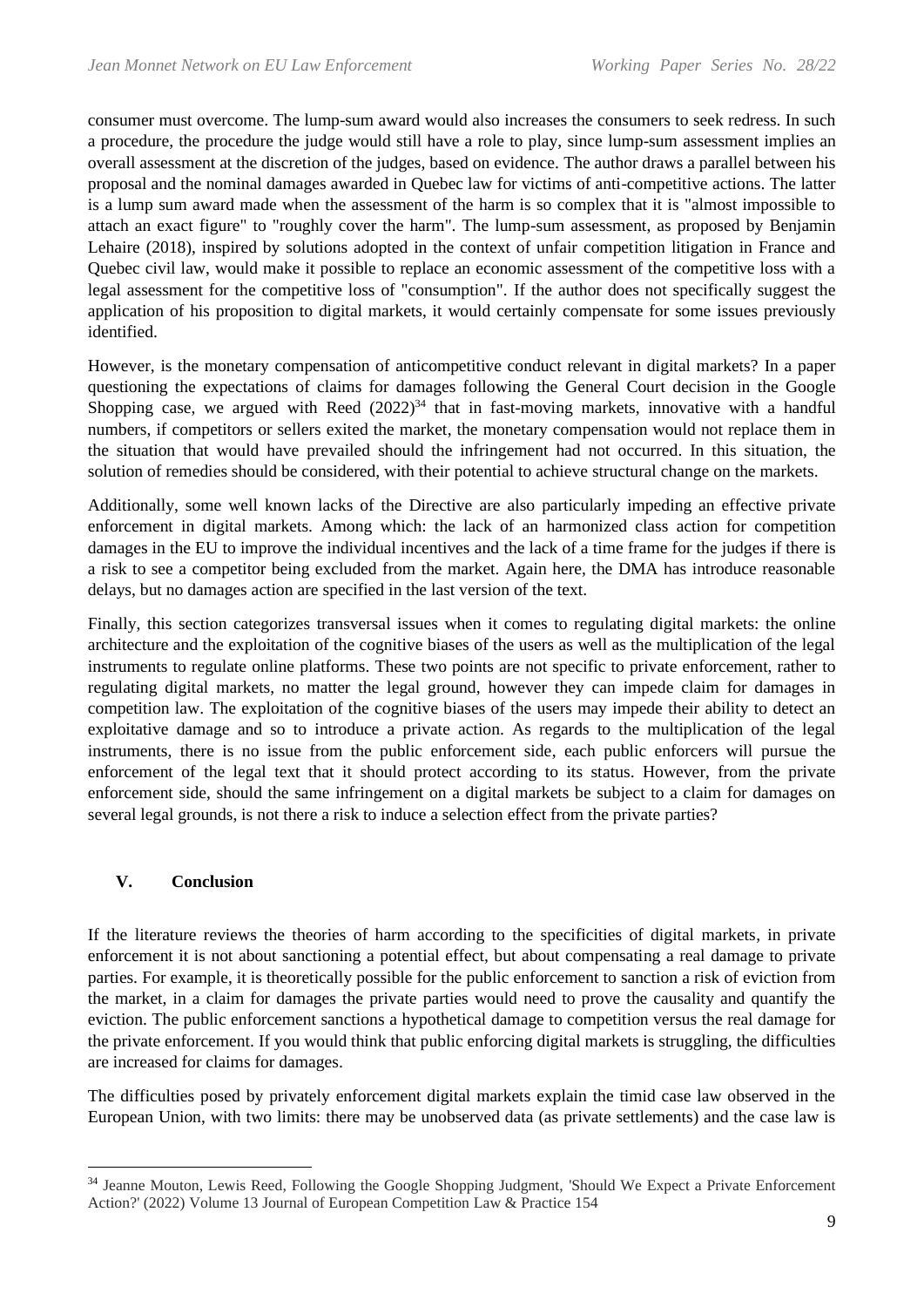very recent, should they succeed, we might observe more claim for damages where the harm is widespread and can affect the entire eco-system of the platform.

Finally, the paper suggests some approaches to increases incentives and effectively enforces private enforcement in digital markets. The issues to be tackle are either specific to the private enforcement of digital markets, well known lacks of the Directive 2014/104/EU or transversal issues when it comes to regulating digital markets. Among the leads to be researched: a presumption of harm to be included in the damages Directive for abuses of dominance in the digital market, calling the experts to step in, a lump-sum award of competitive damages and making remedies available for private enforcement.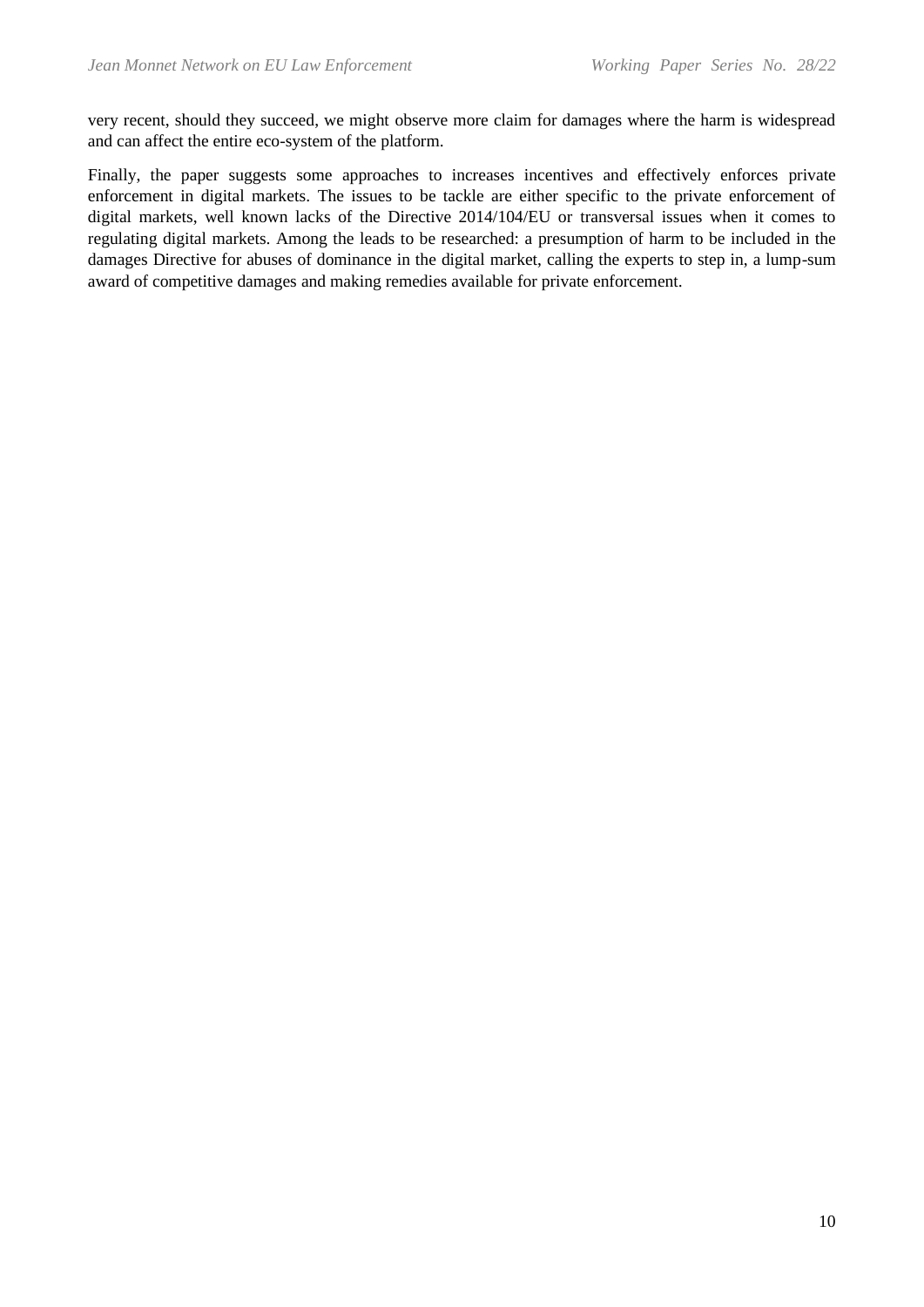### **References**

Alessandro Acquisti, 'The economics of personal data and the economics of privacy', OECD, Working paper on the information economy (2010)

Pinar Akman, 'A Web of Paradoxes: Empirical Evidence on Online Platform Users and Implications for Competition and Regulation in Digital Markets' (2022) Virginia Law and Business Review 217

Rafael P. Amaro, Malik Idri, Bastien Thomas, 'Private Enforcement of Antitrust Law in France (Apr. 2021 - Nov. 2021)' (2022) Concurrences

Gary S. Becker, 'Crime and punishment: An economic approach', The economic dimensions of crime. Palgrave Macmillan, London (1968) 13-68

Bock Maximilian, Martin Wiener, 'Towards a Taxonomy of Digital Business Models-Conceptual Dimensions and Empirical Illustrations.' (2017)

Marco Botta, Klaus Wiedemann, 'Exploitative conducts in digital markets: Time for a discussion after the Facebook Decision' (2019) Journal of European Competition Law & Practice (2019) 465

Bougette Patrice, Oliver Budzinski, Frédéric Marty, "Self-Preferencing and Competitive Damages: A Focus on Exploitative Abuses." (2022) The Antitrust Bulletin

Brousseau Eric, Thierry Penard, 'The economics of digital business models: A framework for analyzing the economics of platform' (2007) 6.2 Review of network Economics

Cristina Caffarra, '"Follow the Money" - Mapping issues with digital platforms into actionable theories of harm' (2019) e-Competitions Platforms

Emmanuel Combe, Constance Monnier, 'Fines against hard core cartels in Europe: The Myth of Overenforcement' (2011) Antitrust Bulletin. Marie Laure Allain, Marcel Boyer, Rachidi Kotchoni, Jean-Pierre Ponssard, 'The determination of optimal fines in cartel cases The Myth of underterrence', (2011)

EU Commission, SWD (2013) 205, Practical guide quantifying harm in actions for damages based on breaches of article 101 and 102 of the Treaty of the functioning of the European Union [2013]

EU Commission, SWD (2020) 338 final, on the implementation of Directive 2014/104/EU of the European Parliament and of the Council of 26 November 2014 on certain rules governing actions for damages under national law for infringements of the competition law provisions of the Member States and of the European Union [2020]

Michaël Cousin, 'The Paris Commercial Court imposes a €1.2 million fine on a Big Tech company for abuse of dominant position against a telephone directory services company (Oxone Technologies / Google)' (2021) e-Competitions

Jacques Crémer, Yves-Alexandre de Montjoye, Heike Schweitzer, Competition Policy for the digital era, EU Commission (2019)

Ariel Ezrachi, Maurice E. Stucke. 'Artificial intelligence & collusion: When computers inhibit competition' (2017) *U. Ill. L. Rev.*

Axel Gautier, Ashwin Ittoo, Pieter Van Cleynenbreugel, 'AI algorithms, price discrimination and collusion: a technological, economic and legal perspective' 50.3 (2020) European Journal of Law and Economics

Klara Janiec, Sebastian Plötz, Sinziana Lanc, 'Germany's Federal Court of Justice on price parity clauses: rechtswidrig!', (Linking Competition Blog, 8 June 2021) < [Germany's Federal Court of Justice on price](https://www.linklaters.com/fr-be/insights/blogs/linkingcompetition/2021/june/germanys-federal-court-of-justice-on-price-parity-clauses-rechtswidrig)  [parity clauses: rechtswidrig! | LinkingCompetition | Blog | Insights | Linklaters>](https://www.linklaters.com/fr-be/insights/blogs/linkingcompetition/2021/june/germanys-federal-court-of-justice-on-price-parity-clauses-rechtswidrig) accessed 8 May 2022